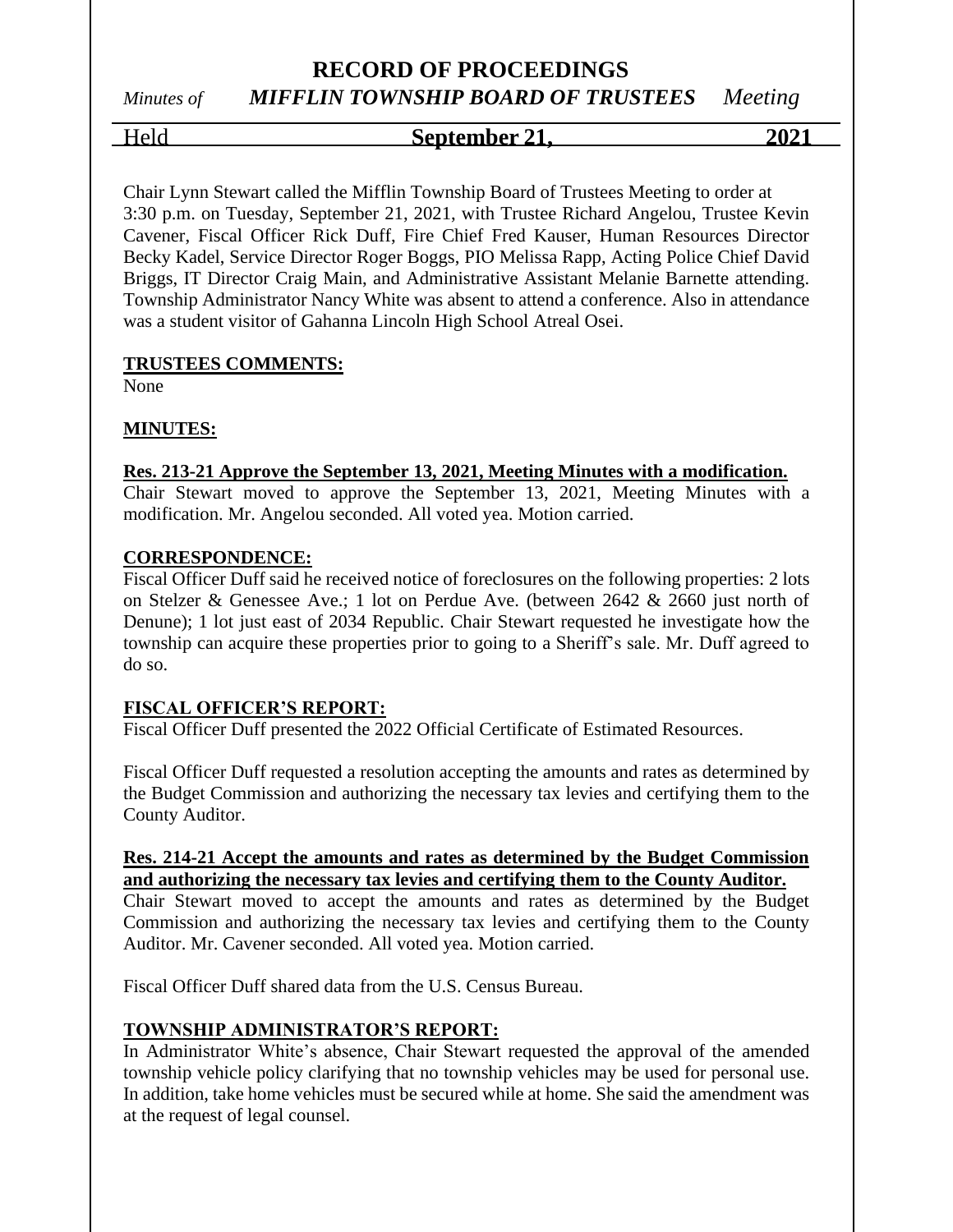# **RECORD OF PROCEEDINGS** *Minutes of MIFFLIN TOWNSHIP BOARD OF TRUSTEES Meeting*

### Held **September 21, 2021**

### **Res. 215-21 Approve the amended Township Vehicle policy.**

Mr. Cavener moved to approve the amended Township Vehicle policy. Mr. Angelou seconded. All voted yea. Motion carried.

Chair Stewart said Administrator White provided a memo that was distributed to all employees regarding the updated COVID guidelines. Chair Stewart requested each department head provide a report at the next trustees meeting containing the names of any unvaccinated employees.

Chair Stewart said the Rumpke Agreement will be approved at the next trustees meeting.

### **HUMAN RESOURCES:**

Ms. Kadel requested the approval of the updated performance review measures and process. She said it had been reviewed and approved by the department heads. She said the feedback was that it was lengthy, but she is open to parring it down. She said it is a starting point and modifications may be made along the way. There will be training of the supervisors as to how to use this tool.

### **Res. 215-21 Approve the updated performance review measures, job descriptions, and review process.**

Mr. Angelou moved to approve the updated performance review measures, job descriptions, and review process. Mr. Cavener seconded. All voted yea.

Ms. Kadel said there was confusion about the effective date of Firefighter Tyler Burleson's resignation. After discussion, it was decided the meeting minutes of September 13, 2021, Resolution 208-21, should be modified to reflect the effective date on October 4, 2021, for Mr. Burleson's resignation.

### **PIO:**

Ms. Rapp said she has been working with the fire inspectors to place the Fire Inspection documents in a database format for responding and reporting. She said she has posted about National Disaster Preparedness Month, Sound the Alarm Program, and the 9/11 Stair Climb. Ms. Rapp is researching a service to archive the township's social media posts. Mr. Main said neighboring cities are archiving also. Ms. Rapp said the archiving may be helpful with public records requests. Chair Stewart requested she research vendors and pricing. Ms. Rapp agreed to do so.

Chair Stewart inquired about the status of the logo/branding and stationary package. She requested Ms. Rapp's final recommendation for stationary package (letterhead, envelopes, and business card designs, etc.) be presented to the whole Board meeting panel at the October 19<sup>th</sup> Trustees Meeting. Chair Stewart said this date cannot slip; this must be completed. Ms. Rapp agreed that this deadline was reasonable and would have the final designs prepared. Ms. Rapp said that on October  $19<sup>th</sup>$  she will also be prepared to update the trustees with estimates from other graphic designers to develop a brand standard manual and a date for its completion. It was decided by the Board that no one is to use the logo until it is approved.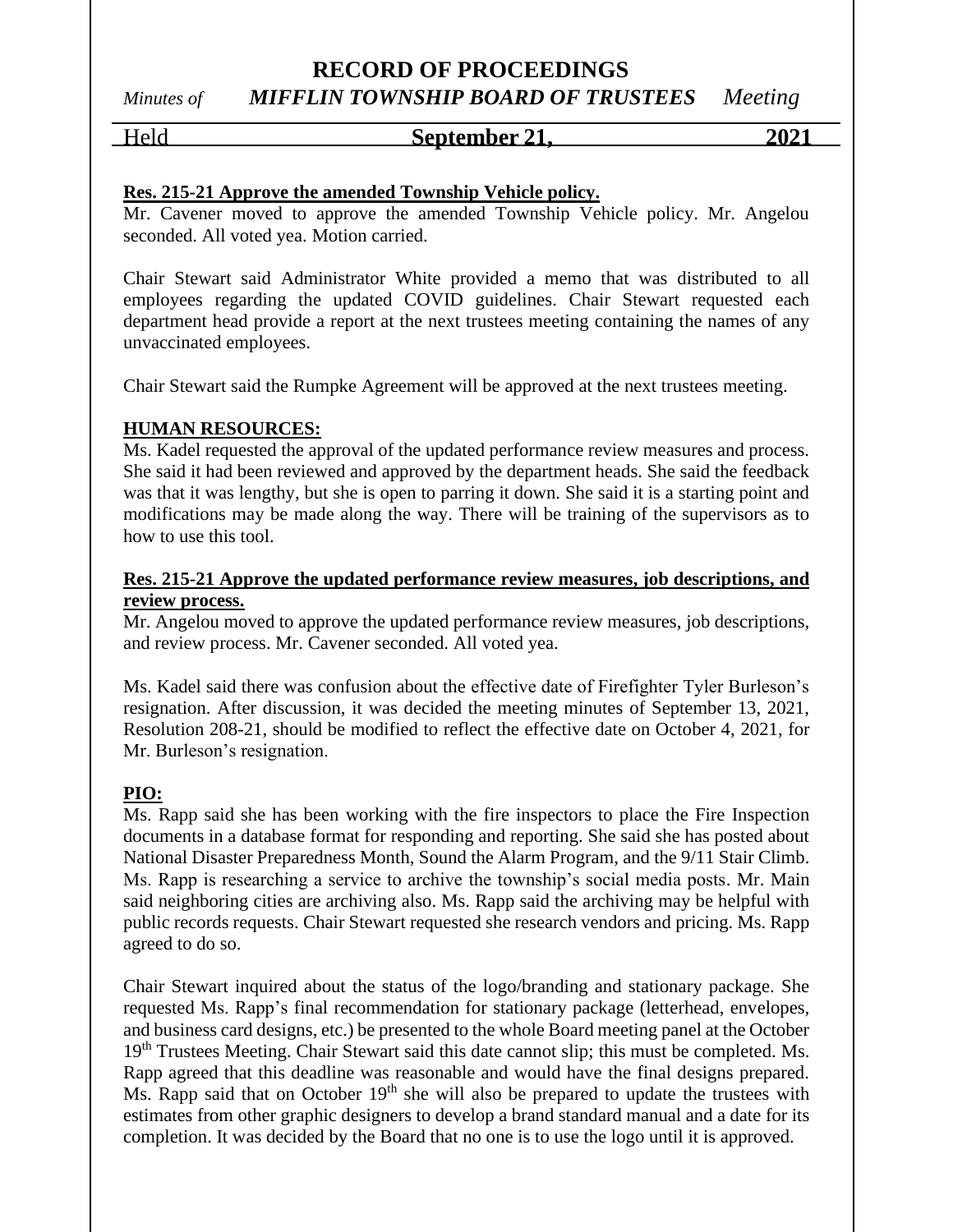# **RECORD OF PROCEEDINGS** *Minutes of MIFFLIN TOWNSHIP BOARD OF TRUSTEES Meeting*

# Held **September 21, 2021**

### **SERVICE:**

Mr. Boggs said pipe has been laid halfway along Earl Avenue. The gas company fixed the gas line that was hit which required closing the road. Kenric Homes was to purchase the Tpiping for the ditch in front of each home, however this was not done. Mr. Boggs said he went to each homeowner and collected \$265 from each and ordered the necessary T-piping.

Mr. Angelou said he has received several compliments on the appearance of the cemeteries. Mr. Boggs said he would like to purchase cemetery management software from this year's budget and plans to bring this request to the next trustees meeting. He said the mowing contract may need to be extended for the season. He said he is reviewing the Mosquito contract for approval.

### **CODE ENFORCEMENT:**

Mr. Boggs said help is greatly needed in Code Enforcement. Chair Stewart requested he make a recommendation at the next trustees meeting. Mr. Boggs agreed to do so.

Mr. Boggs said clean-up of 3029 Perdue Ave. is ongoing. Acting Chief Briggs agreed to surveil the dumpster there for illegal dumping from surrounding businesses.

### **POLICE:**

Acting Chief Briggs requested approval of the OVI Task Force Contract for fiscal year 2022.

### **Res. 216-21 Approve the OVI Task Force Contract for fiscal year 2022.**

Mr. Cavener moved to approve the OVI Task Force Contract for fiscal year 2022. Mr. Angelou seconded. All voted yea. Motion carried.

### **FIRE DIVISION:**

Chief Kauser said activity levels have increased. Three ambulances are on order. He said Columbus City Firefighter and Gahanna resident Frank Duff Jr. recently died of COVID. Chief Kauser said he has started receiving Afghan resettlement information.

### **OPS CENTER:**

Chief Kauser said the plumbing work has been completed.

### **MIFFLIN DISPATCH (and 911/CAD System Partners):**

Chief Kauser said he anticipates the dispatchers moving to the OPS Center the first week of December.

### **MIFFLIN TECHNOLOGY:**

None.

### **OLD BUSINESS:**

None.